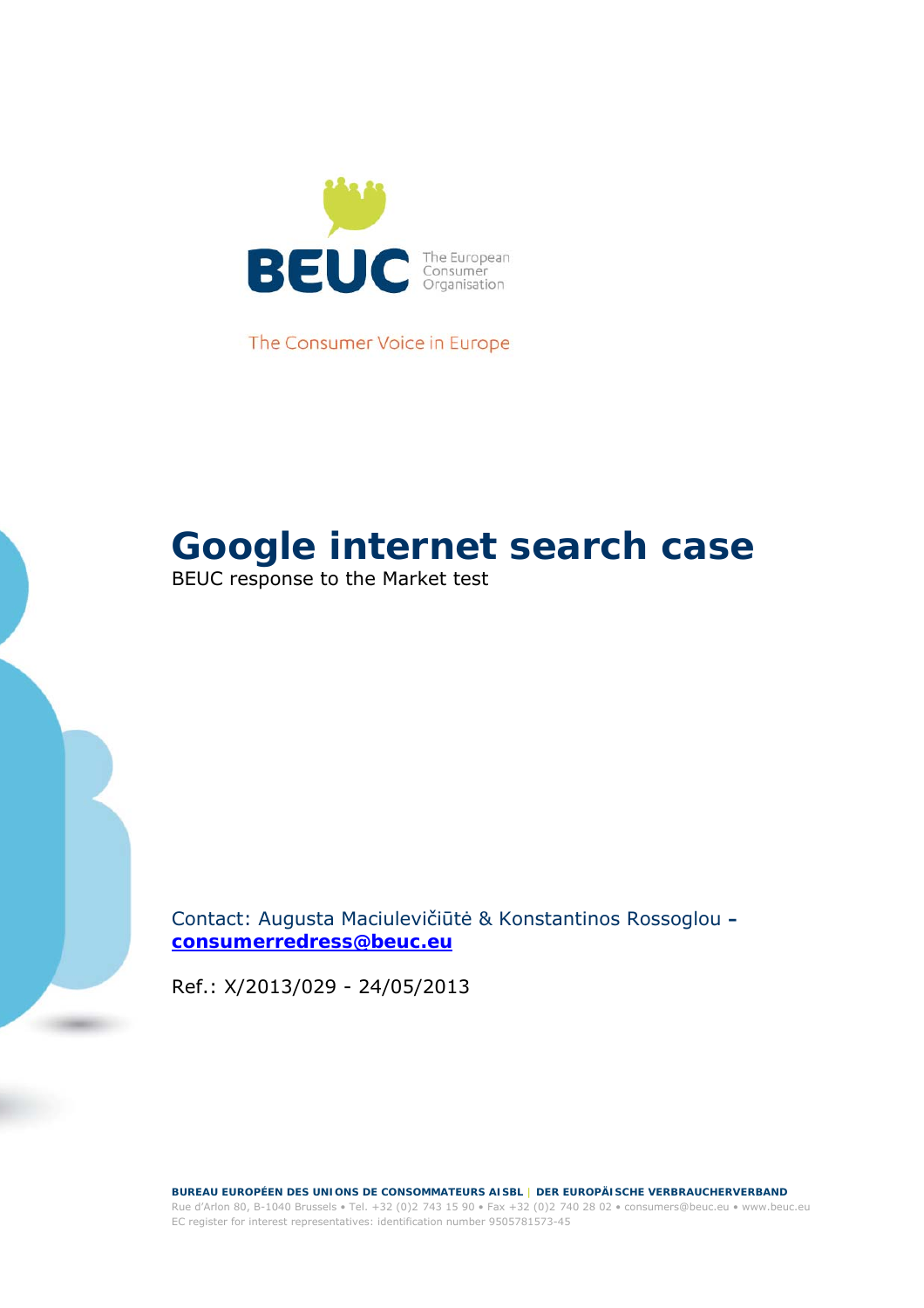

# Summary

BEUC calls upon the European Commission to reject the proposals put forward by Google in response to enquiries into abuse of its dominance in the online search market.

The remedies tabled would continue to harm consumer welfare, stifle innovation and further restrict market competition for online search services.

It is important that Google is obliged to use an objective, non-discriminatory mechanism to rank and display all search results, including any links to Google products. We therefore call upon the European Commission to ensure that nondiscrimination principle is the starting point of the remedies.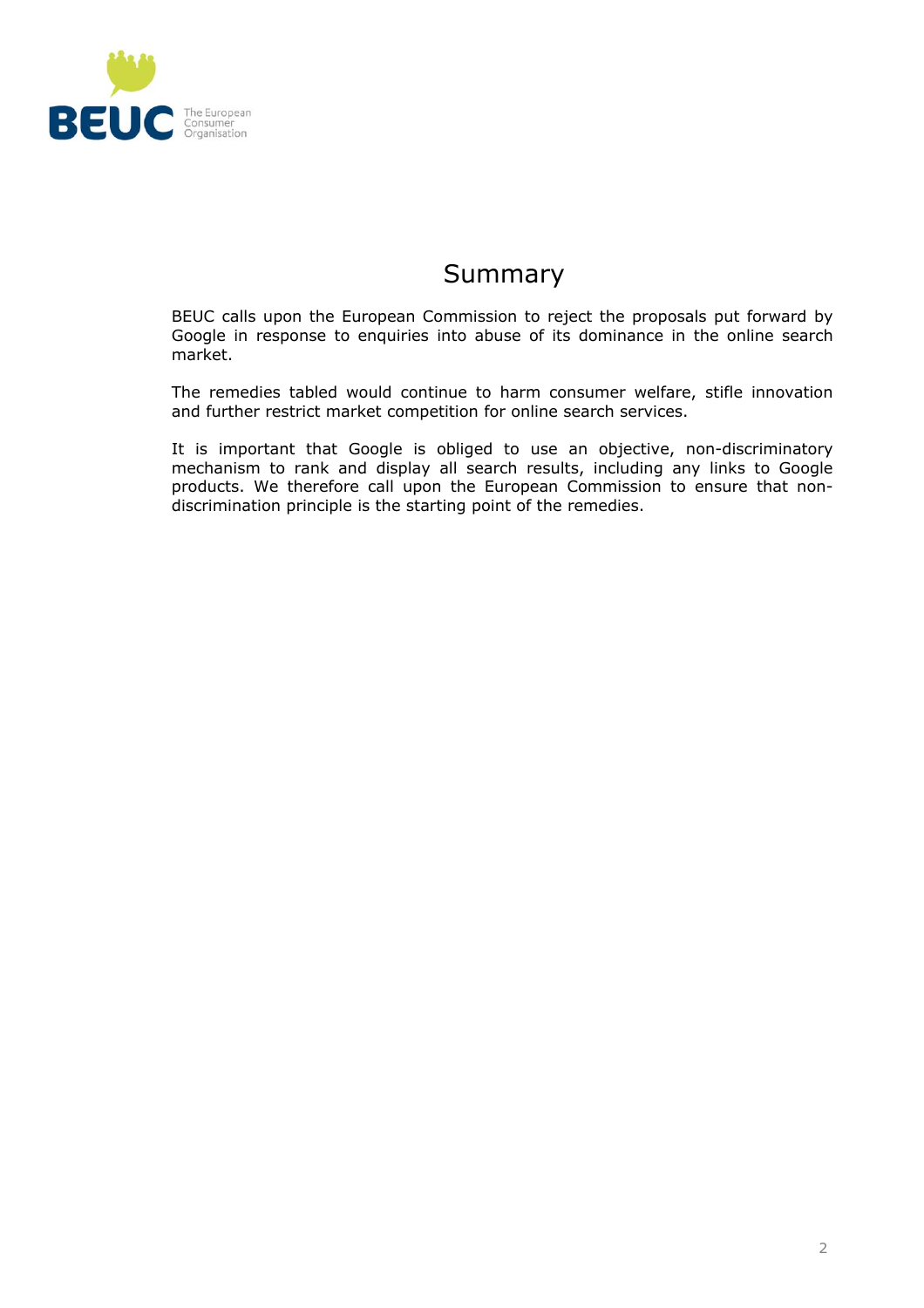

The European Consumer Organisation (BEUC) calls upon the European Commission to reject the proposals put forward by Google in response to enquiries into abuse of its dominance in the online search market. The remedies tabled would harm consumer welfare, stifle innovation and further restrict market competition for online search services.

Consumers use search engines on a daily basis to source the information most relevant to them and to access content of their choice. They trust search results to be impartial and based solely on relevance to their query, without manipulation of the order or results. Consumers have such a right to impartial results without manipulation according to Google's commercial interests. It is important to note that Google has on various occasions[1](#page-2-0) publicly asserted that its search results are neutral and generated objectively.

Consumer welfare is the standard of proof in antitrust investigations and Google's commitments far from meet this threshold.

Instead of remedying the situation in a market in which Google is clearly dominant and has been discriminating against alternative providers in vertical search, approval of the commitments as proposed will legitimise anticompetitive practices and provide Google with additional tools to further strengthen its dominance.

Google only proposes to obscure the anti-competitive effects of its behaviour by labelling its own services, but does not at all address the core issue of search result manipulation.

# Labelling proposals will continue to mislead consumers

BEUC has repeatedly stressed that labelling alone is insufficient to prevent Google from manipulating search results and discriminating against competing services. Apart from the general concerns regarding labelling as a competition remedy, Google's proposals fail to comply with the minimum standards of effective remedies. The harm caused by Google's anticompetitive practices is not only about misleading consumers, it is about stifling innovation and hindering competition to the detriment of European consumer welfare.

Requiring Google to indicate that the Google Specialized Results have been added by Google will not necessarily mitigate the confusion of users - they will have to

click on the icon  $\overline{O}$  for further information.

j.

The similarity with an icon-based system developed by the advertising industry for online behavioural ads is remarkable. A recent TRUSTe study in the US evidenced the ineffectiveness of such an icon-based system which requires users to click in order to get further information: out of approximately 20 million consumers (7 million unique visitors), it was accessed 56,000 times with 44,000 unique views. If calculations are made just on the unique visitors and unique views, this means only 0.6% of consumers clicked through to the information page.

<span id="page-2-0"></span><sup>&</sup>lt;sup>1</sup> For instance, Google CEO Eric Schmidt on National Public radio in 2009: "[W]e work very, very hard to keep the answers - the natural search answers completely unbiased."; "We never manipulate rankings to put our partners higher in our search results" - Google.com ["Our Philosophy"](http://www.google.com/corporate/tenthings.html); "[O]ur search results are generated objectively and are independent of the beliefs and preferences of those who work at Google" -[-Lucinda Barlow](http://google-au.blogspot.com/2010/01/hey-my-site-disappeared.html), Head of Corporate Communications for Google Australia, 2010.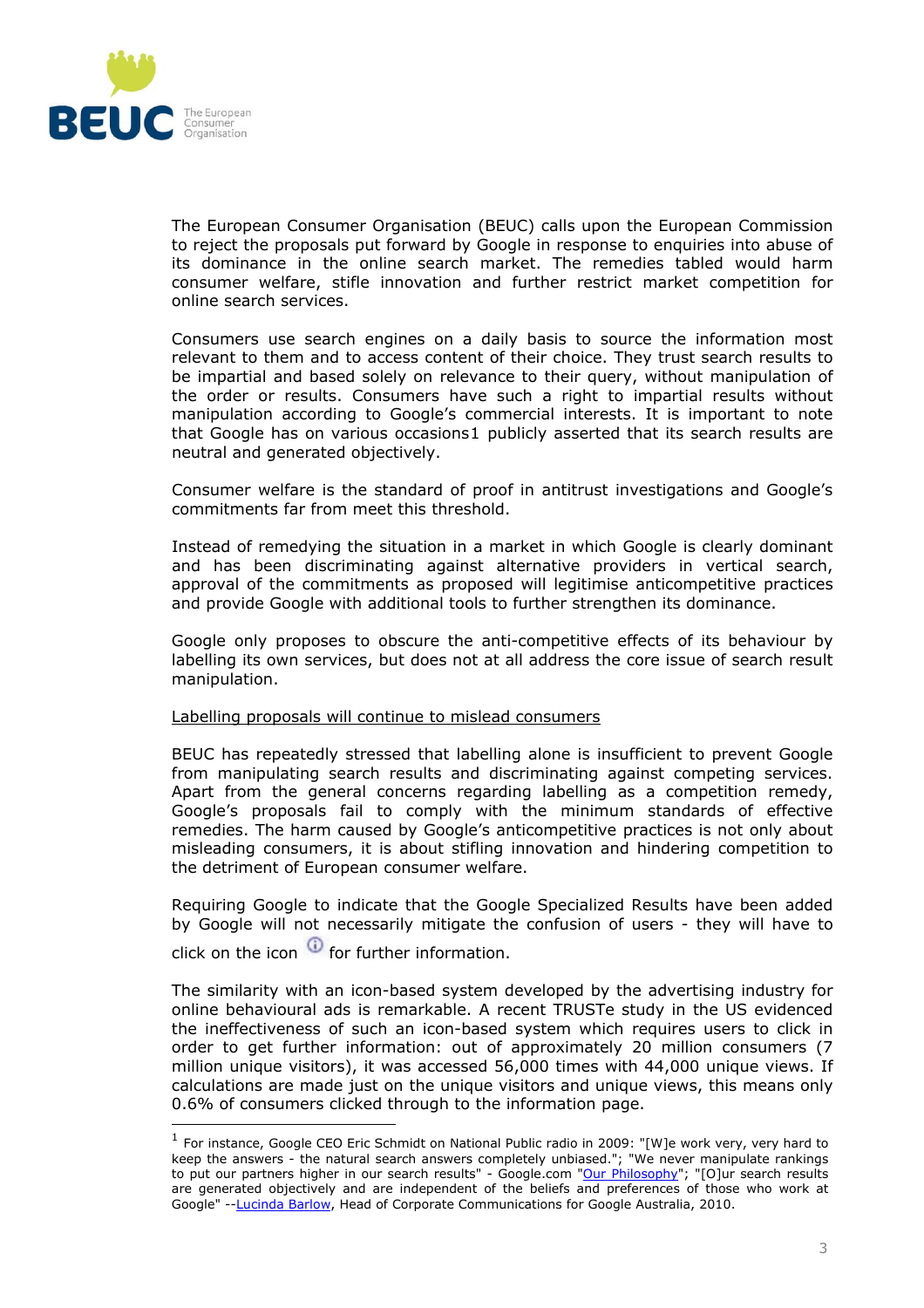

l

Furthermore, Google's proposal to use graphical frames in order to display the promoted links in fact aims to further increase traffic to its own vertical results. Such differential labelling would amount to special advertising of Google's own services.

Consumers rely on the search engine's format and arrangement of results to identify the services most relevant to their search query. Google's control of format and placement allows for influence over the consumers' search process and site visits. Consumers are likely to click on the promoted links simply because the design will be more prominent and attractive.

At the same time, consumers will be extended a less effective choice of other (non-Google owned or affiliated) vertical search results as these will be less visible.

#### Google's remedies are contrary to European Union case law

Google did not provide objective justification for its anti-competitive behaviour, which would allow it to escape prohibition of abuse of its dominant position[2](#page-3-0). Such abuse of its dominance cannot be justified on the basis of the 'objective necessity' defence. Similarly, Google cannot invoke the efficiency defence as any efficiencies brought about by the conduct concerned do not outweigh the negative effects on competition, as consumers continue to suffer harm.

According to EU case law, the burden of proof for such objective justification lies with the dominant company[3](#page-3-1). It should be for the company invoking the benefit of a defence against an infringement finding to demonstrate to the required legal standard of proof that the conditions for applying such defence are satisfied.

If the proposals were to be accepted, the European Commission would send an illadvised signal to dominant companies in other markets that immunity from competition rules on the basis of poor evidence is possible.

Furthermore, it will set a dangerous precedent allowing dominant companies to apply discriminatory practices against their competitors as long as the competitors are not discriminated among themselves. Neither EU competition case law nor the Commission guidance on applying Article 102 of the Treat[y4](#page-3-2) have yet allowed such an exception.

<span id="page-3-0"></span> $^{2}$  See for instance Case 40/70 Sirena S.r.l. v Eda S.r.l. and others [1971] ECR 69, paragraph 17; Case 78/70 Deutsche Grammophon Gesellschaft mbH v Metro-SB-Großmärkte GmbH & Co. KG [1971] ECR 487, paragraph 19; Case 27/76 United Brands, paragraphs 182-184; Case 77/77 Benzine en Petroleum Handelsmaatschappij BV and others v Commission [1978] ECR 1513, paragraphs 32-34; Case 395/87 Ministère public v Jean-Louis Tournier [1989] ECR 2521, paragraph 46; Case 311/84 Centre belge d'études de marché - Télémarketing (CBEM) v SA Compagnie luxembourgeoise de télédiffusion (CLT) and Information publicité Benelux (IPB) [1986] ECR 3261, paragraph 27; Joined cases C-241/91 P and C-242/91 P Radio Telefis Eireann (RTE) and Independent Television Publications Ltd (ITP) v Commission (Magill) [1995] ECR 743 paragraph 55; Case T-30/89 Hilti, paragraphs 102-119; Case T-83/91 Tetra Pak International SA v Commission (Tetra Pak II), paragraphs 115, 136 and 207; Case T-228/97 Irish Sugar, paragraphs 167,188-189 and 218; Case C-163/99 Portuguese Republic l v Commission [2001] ECR 2613, paragraph 53.

<span id="page-3-1"></span><sup>3</sup> See Case T-203/01 Manufacture française des pneumatiques Michelin v Commission (Michelin II) [2003] ECR II-4071, paragraphs 107-109.

<span id="page-3-2"></span>Communication from the Commission: Guidance on its enforcement priorities in applying Article 82 of [the EC Treaty to abusive exclusionary conduct by dominant undertakings.](http://eur-lex.europa.eu/LexUriServ/LexUriServ.do?uri=CELEX:52009XC0224(01):EN:NOT) OJ C 45, 24.2.2009, p. 7-20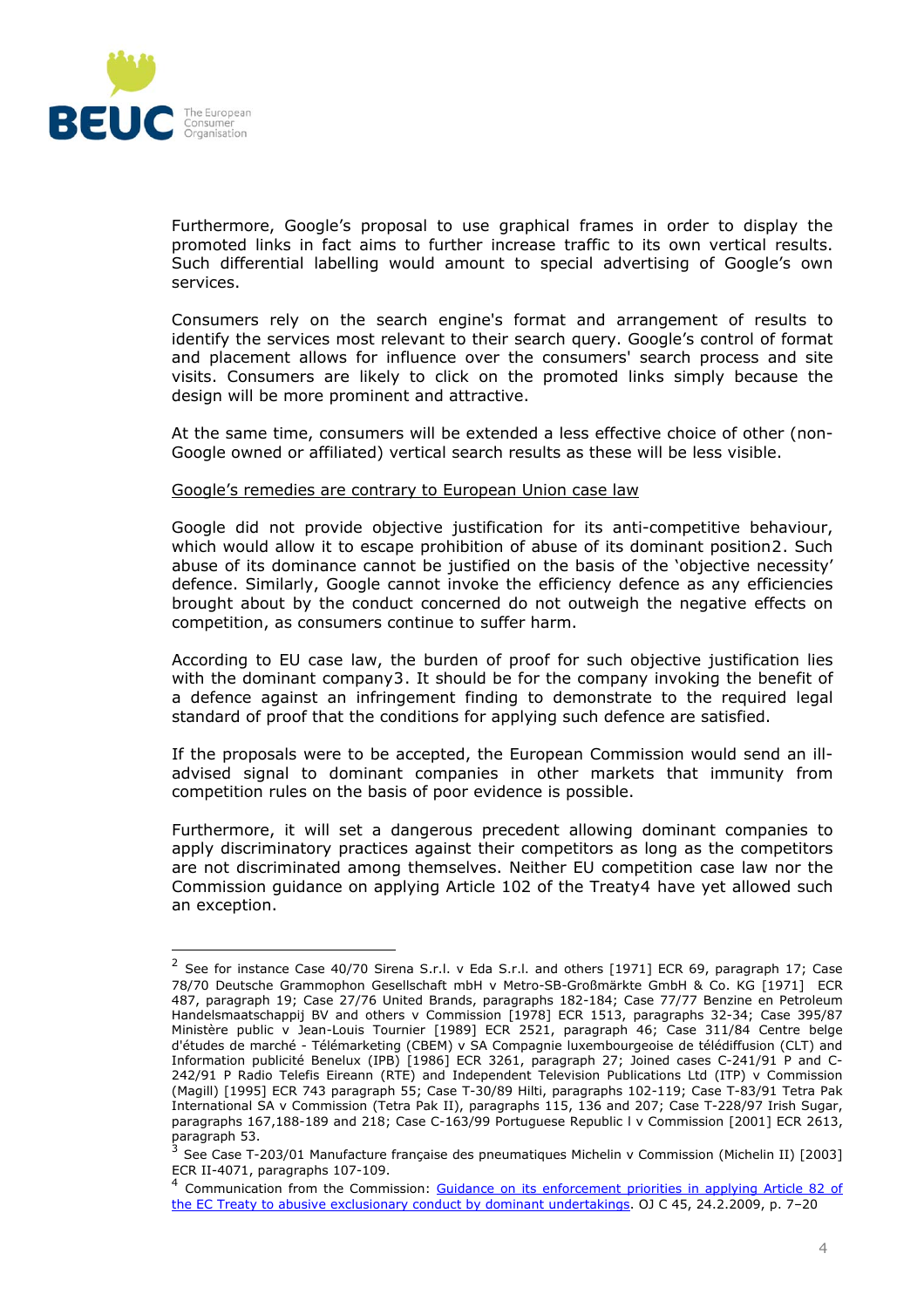

### Google's proposals will further limit competitors' access to the market

Acceptance of the remedies in their current form or with minor alternations will not only fail to address the anti-competitive behaviour by Google and restore competition, but would further disempower consumers and stifle innovation. Endorsing what has been put forward would grant Google a de facto 5-year immunity period during which Google will be able to shape the online vertical search marketplace according to its own commercial interests and further strengthen its dominance to the detriment of consumer welfare.

Google aims to divert attention from manipulation of the natural search results by focusing exclusively on universal search. Universal search was established in order to prominently insert links to Google's own vertical search and thus divert traffic away from competitive services.

The proposals will do nothing to prevent Google from using universal search to squeeze out competitive vertical services. On the contrary, Google will now be able to profit not only from the traffic it diverts from competitors, but also from the new possibilities to charge them for the inclusion among the Rival Links. By requiring Google rivals to pay a price for their links, Google will be granted the right to monetise its anticompetitive behaviour. It will have the incentive to provide links to the rivals who pay the most and not those who provide the best or most relevant results according to consumers' search queries.

In addition, this blueprint would grant Google unprecedented power to unilaterally decide whether a competitive vertical search provider fulfils the criteria to be included in the vertical sites pool. The proposed mechanism does not provide any robust safeguards against potential abuse by Google.

Furthermore, the fact that only three rival links will be displayed distinctively does not address our concerns in terms of consumer choice. It is unacceptable that only the three links who have offered the highest bid in an auction will appear. The remaining links may not even appear on the front page of the natural results.

Likewise, Google will be granted leeway to exclude rivals for a period of two to four weeks, which in most cases would be sufficient to drive them off the market, to the detriment of consumer choice.

In addition to the need for neutral search results, the existence of and accessibility to competing vertical search services are crucial for consumer choice, effective competition and innovation in the search market.

# Google's proposals fall short of respecting the non-discrimination principle

Overall, the remedies proposed by Google fall short of meeting the even-handed principle, according to which Google should be obliged to hold all services, including its own, to exactly the same standards, using the same crawling, indexing, ranking, display and penalty algorithms. Adherence to this principle would end Google's ability to systematically penalise, demote or exclude alternative providers.

In addition to the non-discriminatory principle being a central means of restoring competition and ensuring effective consumer choice, it has an obvious precedent in the form of regulation of Computerised Reservation Systems (CRS) for air transport